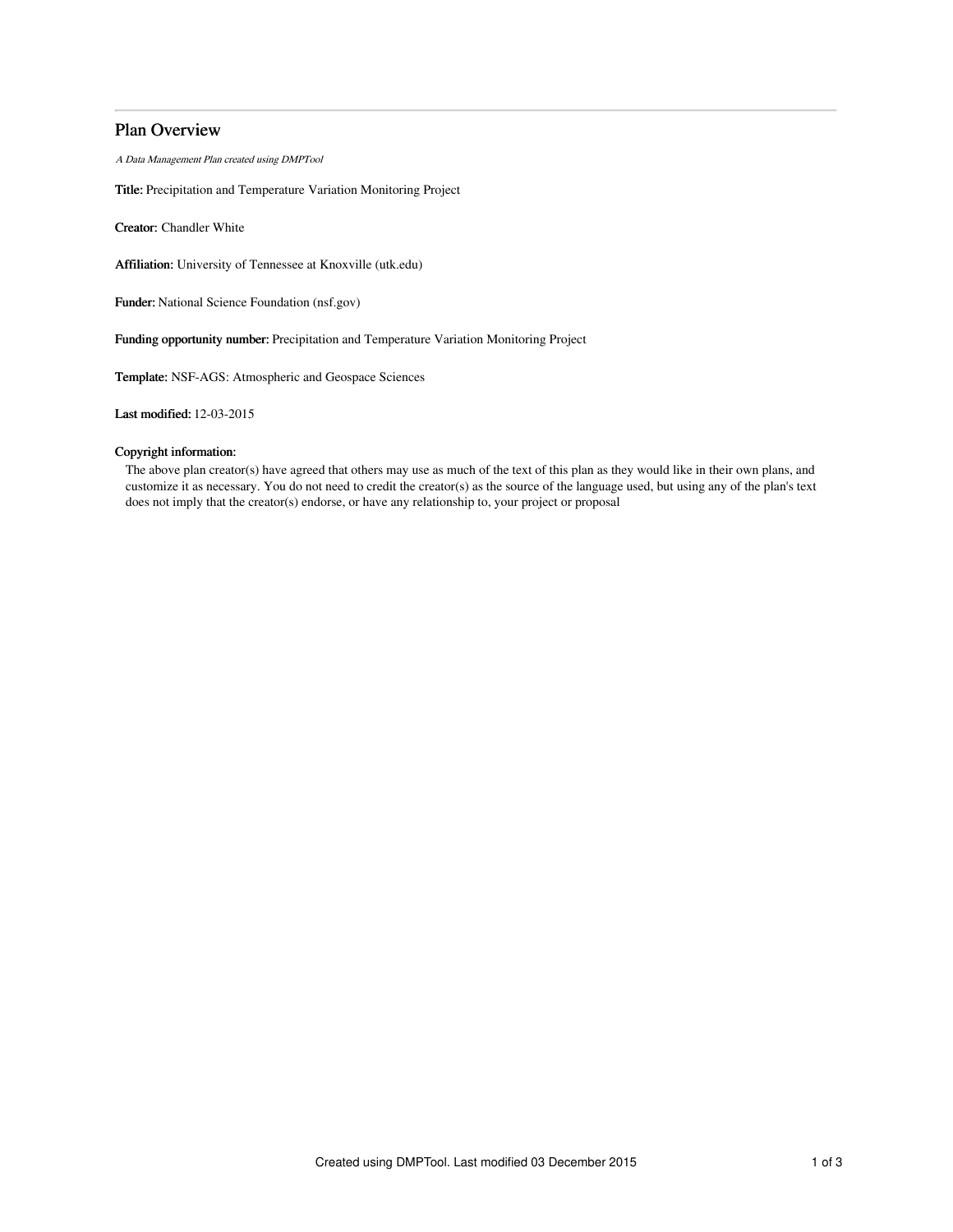### Products of research

Describe the types of data and products that will be generated in the research, such as physical samples, space and/or time-dependent information on chemical and physical processes, images, spectra, final or intermediate numerical results, theoretical formalisms, computational strategies, software, and curriculum materials.

Through the use of a Tru-Chek rain gauge and monitoring of the National Weather Service temperature postings, I will create a data set that will chronicle the daily precipitation amounts and current temperature as of 22:00 Eastern Standard Time for each day from September 3rd, 2015 until November 30th, 2015. From this data, I will compute the average temperature in Fahreinheit degrees on days which contain precipitation and compare this value to the average temperature in Fahreinheit degrees on days in which no precipitation is present. It is my hypothesis that days on which precipitation is present will produce a lower temperature, on average within the current month, thans days in which no precipitation is present. My full monitoring potocol is as follows:

1. Preparation of equipment and verification of functionality: The rain gauge will be tested with tap water to ensure it is not leaking and does not give inconsistent or false results. All directions from the rain gauge manufacturer will be followed to ensure setup is done properly so as not to deliver inaccurate results.

2. Placement of Equipment: The rain gauge will be attached to a sturdy object positioned in a way so that it will allow the free flow of rainfall into the opening for the rain gauge. The equipment will be attached to a tree or fence post and will be approximately six feet above the ground.

3. Monitoring of Equipment: The status of the rain gauge will be checked every night at 10 PM. This time is selected to coincide with the schedule of the person conducting the experiment and monitoring the results to ensure they are available at the same time each day to monitor the status of the gauge. At this appointed time, the amount of rain water in the gauge will be recorded in a notebook and the gauge will be emptied to reset the equipment for the next day's measurement.

4. An Excel spreadsheet will be prepared to record the following data: Observed Precipitation in the rain gauge and National Weather Service temperature readings.

5. The results recorded in the notebook will be transferred to two separate Excel spreadsheets as described above for future analysis. At this time, the National Weather Service website will be accessed to acquire the observed temperature as of 10 PM EST. These results will be transferred to the Excel spreadsheets as well.

6. As data is collected in the spreadsheet, conclusions will be drawn based upon mathematical averages of recorded results. Results will be broken down into average readings for each month revealing the total amount of precipitation for each month, the average temperature for each month, number of days with and without precipitation for each month, and the temperature average for days both with and without precipitation.

7. A the end of the monitoring period, a report will be prepared explaining the results of comparisons between the observed rainfall and the temperature readings provided by the National Weather Service. The researcher will attempt to draw a correlation between the recorded rainfall amounts and the observed temperature.

8. A PowerPoint report will be prepared and presented to the class highlighting the findings of the project and seeking comparisons.

9. The equipment used in the project shall be returned to the SIS Office upon completion of the project.

### Data format

#### Describe the format in which the data or products are stored (e.g. hardcopy logs and/or instrument outputs, ASCII, XML files, HDF5, CDF, etc). What metadata will be part of the data sets produced?

The data which is collected for this research will be stored electronically via Microsoft Excel 2013 in two seperate files on two sweperate computers. The information will be stored in .xlxs format. Hard copy logs will be kept in a spiral notebook which will be used to record the information initially from the rain gauge and from the National Weather Service website and figures will be transcribed to Excel. These logs will be retained in order to verify the information contained in the above mentioned spreasdshhets. The two files will be stored on seperate computers to prevent the loss of data in the event of a corrupted file, mechanical failure of one of the devices, or loss by theft or fire. Metadata for the project will be created based on the Dublin Core and FGDC BDP standards.

### Access to data, and data sharing practices and policies

Describe your plans for providing access to data, including websites maintained by your research group and contributions to public databases. If maintenance of a web site or database is the direct responsibility of your group, provide information about the period of time the web site or database is expected to be maintained. Also describe your practice or policies regarding the release of data—for example whether data are available before or after formal publication and the approximate duration of time that the data practice or policies regarding the release of will be kept private. Describe your policies (where applicable) for protection of propriety data, privacy and confidentiality, intellectual property, or other rights or requirements.

Data from this project will be made available to the faculty at the University of Tennessee through electronic submission to Blackboard Learn. This is a grading requirement for the project. There are no restrictions or limits on public viewing of this data and the conclusions drawn from it.

#### Policies and provisions for re-use, re-distribution and production of derivatives

#### Describe your policies regarding the use of data provided via general access or sharing. If you plan to provide data on a website, will the site contain disclaimers, or conditions regarding the use of the data in other publications or products? If the data or products are copyrighted, how will this be noted on the website?

There are no restrictions on the re-use or re-distribution of the data obtained or the conclusuions drawn in this research, as these products are intended for public use in the study of long term temperature trends. The data providers simply request users include the following citation in publication or presentation materials based on these products to acknowledge the University of Tennesee and Chandler White as a data source, and to credit the original research.

If possible, reprints or citations of papers or oral presentations based on this data are welcome. Such cooperation will help The University of Tennessee stay informed of how the data are being used.

## Archiving of data

Describe whether and how data will be archived and how preservation of access will be handled. For example, will hardcopy logs, instrument outputs, and physical samples be stored in a location where there are safeguards against fire or water damage? Is there a plan to transfer digitized information to new storage media or devices as technological